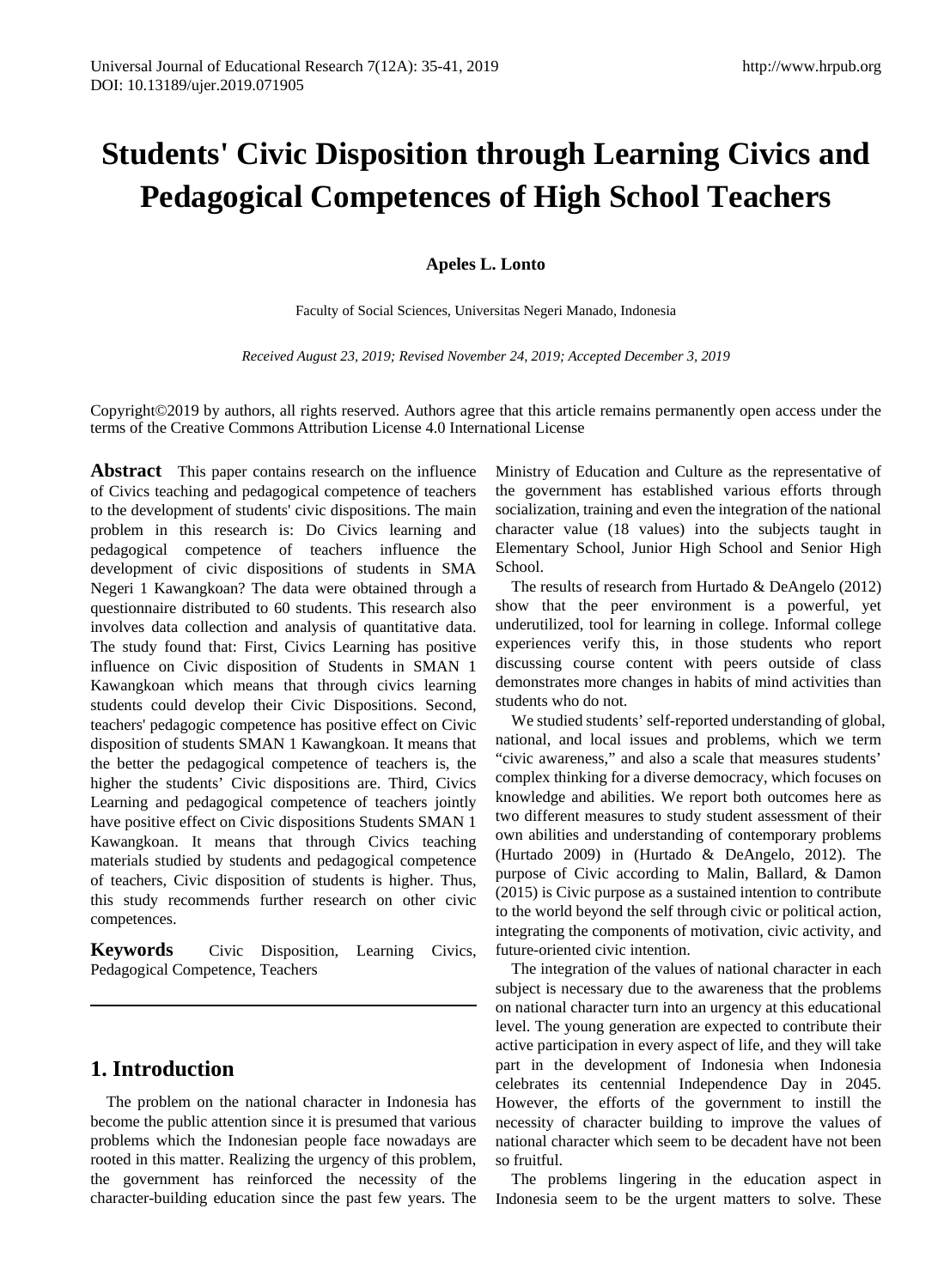problems are rooted in qualified human resources who become the teachers and the overall education system. The low competence of those teachers is assumed to be the main cause of the low quality of education. This vicious cycle leads to the low quality of human resources (students) who have graduated from the schools. (Sagala, 2009:21) explains that teacher can be simply defined as a person who delivers knowledge to students. The duty in transferring knowledge increases the image; in addition, teachers are inevitably important for the society. Therefore, there will be no doubt among the society regarding of the urgency of teachers for students. The society put their trust on teachers to teach students to be well-mannered, well-educated, intelligent and have good personality. (Sagala, 2009:iii) further explains that education refers to collaborative efforts which run within certain life pattern and can be classified into mechanic system and organic system. The mechanic system perceives education as the process which involves input-process-output and has direct and linier causal relationship. It implies that intervention aiming at achieving certain output can be designed to manipulate input. The education process contains various inputs such as students, teachers, curriculum, teaching materials, learning process, classes, building, equipment and environment. Thus, the mechanic system argues that the quality of output can be enhanced by increasing or decreasing the quality of input.

To improve the quality of teachers, the government has initiated certification program and competence test for teachers since past few years. Law No 14/2005 about 'Teachers and Lecturers" and Regulation of The Ministry of National Education No 16/2007 about 'The Standard of Academic Qualification and Teacher Competences" have clearly mentioned that teachers must have four (4) competences, which are pedagogical competence, personality competence, social competence, and professional competence. The main objective of this program is to test competences for teachers who teach at the schools in order to be professional teachers. However, the lingering problems in education sector in Indonesia do not only concern about the low teacher competence but also the inadequate skill of teachers in the good class management. Teachers are still unable to well manage teaching activities which include students, curriculum, teaching material, classes, school environment and others.

Civic Education is one of the subjects taught in Elementary School, Junior High School and Senior High School. This subject directly or indirectly becomes the black sheep for the emergence of problems in Indonesia such as corruption, collusion, nepotism, mafia justice and others. Teachers of Civics thus become the integral part of the existing problems. The facts prove that teachers who teach Civic Education at schools have not attained the desired competences. Many of them do not understand how to teach Civic Education and manage the learning process either. These facts do not fulfill the expectation. Law no 14/2005 on 'Teachers and Lecturers' Article 1 Point 1 explains that

'teachers are professional educators whose main duties are to educate, teach, guide, assist, train, assess, and evaluate students who involve in early age education through formal, elementary, and secondary education." According to Malin et al., (2015), key contributors to the development of civic purpose were: identity salience, beliefs and values, and invitation from one or more adults.

Based on the explanation above, the researcher puts the interest in the Students' Civic Disposition through Civics Learning and Teachers' Pedagogical Competence in High School. After identifying the problems, the researcher formulates research problems as follows: (1) What is the influence of Civics Learning on the improvement of students' civic disposition in SMA Negeri 1 Kawangkoan; (2) What is the influence of teachers' Pedagogical competence on the improvement of students' civic disposition in SMA Negeri 1 Kawangkoan; (3) Do Civics Learning and Teachers' Pedagogical Competence have significant influence on the improvement of Students' Civic Disposition?. The main objectives of this research are (1) to elaborate the influence of Civics Learning on the improvement of students' civic disposition in SMA Negeri 1 Kawangkoan; (2) to elaborate the influence of teachers' pedagogical competence on the improvement of students' civic disposition in SMA Negeri 1 Kawangkoan; (3) to figure out the significant influence of Civics Learning and Teachers' Pedagogical Competence on the improvement of Students' Civic Disposition.

## **2. Literature Review**

#### **2.1. The Development of Civics in Indonesia**

Wahab & Sapriya (2011:290) explained that the historical records of Indonesia have shown that traditional formal education had been prepared as the efforts to educate the citizen within the framework of national goals. The government had prepared to integrate social sciences into the curriculum. The terms used for civics along with the development and political course which Indonesia has undergone indicate the effort from the government.

According to the Department of Education and Culture (1962) as having been quoted by Budimansyah (2010:113-114), the development of Civics in Indonesia began when Civics was integrated into the curriculum in High School in 1962. This subject contained the material about the Indonesian government based on the 1945 Constitution. Moreover, Somantri (1976:7) explained that previously Civics contained the learning experiences which were compiled and selected from various subjects such as history, geography, economics, politics, the presidents' speeches, human rights declaration and knowledge about The United Nations. The term 'Civics' was not formally found in either 1957 Curriculum or 1946 Curriculum. The state structure and legal structure which discussed the concept of citizenship particularly on the legal status of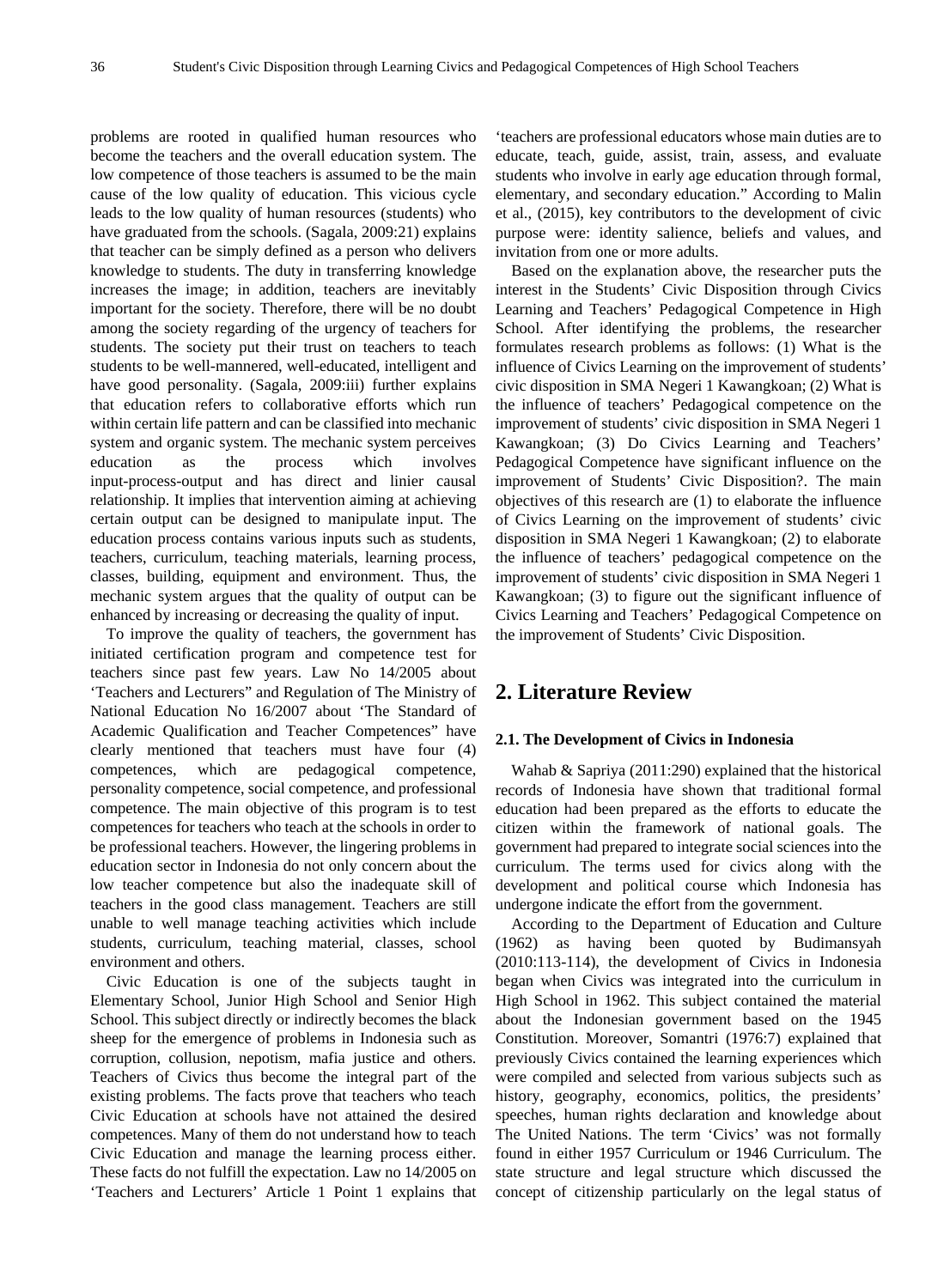citizens and the citizenship requirements (Somantri, 2001). In 1946 Curriculum, a subject on general knowledge which also explained the government system was included. In 1968 and 1969 curriculums, the term 'civics' and 'citizenship education' were interchangeably used. In the 1968 curriculum for elementary school, the term 'citizenship education' was the name of subject taught in which the history of Indonesia, the geography of Indonesia and civics (translated as knowledge on citizenship) were included. In the 1968 curriculum for Junior High School, citizenship education was the subject which discussed the history of Indonesia and constitutions including the 1945 Constitution. In the 1968 curriculum for Senior High School, citizenship education mainly discussed the 1945 Constitution. In the 1969 curriculum for Teacher Education School, citizenship education mainly concerned for the history of Indonesia, constitution, society and human rights (Department of Education and Culture (Dept. P&K 1968a; 1968b; 1968c; 1969).

The amendment of 1968 School Curriculum into 1975 Curriculum was signified by the integration of some subjects into one subject. As a result, the subjects related to Pancasila (the Five Principles) and the 1945 Constitution were no longer assimilated into history, geography, and economics. The discussion of Pancasila (the Five Principles) and the 1945 Constitution becomes the subject of Moral Education. History, Geography, and Economics that were integrated into Social Sciences which were well known also as social studies. These changes were still valid as the 1984 Curriculum was established as the curriculum which had been adjusted. Due to changes within the aspects of life in Indonesia, Moral Education was revised. Based on various consideration, the revision of this subject was finalized with the implementation of the 1994 Curriculum. Moral Education was revised into Pancasila and Civic Education referring to Law of the Indonesian Republic No 2/1989 on National Education System (Wahab & Sapriya, 2011:297-298). With the implementation of Law on National Education System No.20/2003, Pancasila and Civic Education was revised into Civics.

#### **2.2.Civics Learning in High School**

It can not be denied that the first and foremost goal from Civics is to be good and smart citizens. Winataputra (2001) explains that in Indonesia, Civics in the term of citizenship education is substantially and pedagogically designed to achieve goal to be good and smart citizens in all education levels. Winataputra & Budimansyah (2007:73), explain that Civics has been the inherited part from the instruments and the practice of national education in five aspects:

First, as the subject taught in schools. Second, as the subject taught in universities. Third, as the branch of knowledge in social science within the framework of teacher education program. Fourth, as the program of political education in the form of Upgrading Course on the Directives for the Realization and implementation of Pancasila (P4) or other programs which are managed by the government as the crash program. Fifth, as the conceptual framework in individual's point of view and scholars' opinion. This eventually is developed as the underlying fundamental and point of view related to civics in the first, second, third, and fourth status.

Nu'man Somantri (2001) quoted by Wahab & Sapriya (2011:312) delineates that the objectives of Civics should be further explored in 7 curricula covering (1) Science which includes facts, concepts and generalization; (2)Intellectual skill, from simple to complex skills, from investigation to credible conclusion, from critical thinking to creative thinking; (3) Attitude which includes virtues, awareness, and feeling; (4) Social skill.

According to Wahab & Sapriya (2011:315), in the curriculum development system for education nowadays, the main objective of Civics refers to the standard for Civics content as explained in the appendix of Regulation of the Ministry of National Education No 22/2006. The objective of Civics is applicable in Elementary School, Junior and Senior High School. The main goal is oriented to the development of students' competence/skill which must be adjusted to the mental and intellectual, emotional and social development. Therefore, the objectives of Civics mainly focus on shaping students to acquire following skills:

- 1. To have critical, rational and creative thinking in giving response on the citizenship issues.
- 2. To take active participation, to be responsible and to take smart action on the activities in society and nation. Further, students must have anti-corruption attitude.
- 3. To have positive and democratic development based on the characters of Indonesian people to establish harmonious relationship with other nations.
- 4. To have indirect and direct interaction with other nations in the international scope by utilizing information technology and communication.

Civics has the vision 'to design a subject as the effort to shape nation and character building and the empowerment of people'. The attempt for shaping nation and character building is the characteristic and the noble idea of Civic Education. Meanwhile, the mission of Civic Education is 'to be good citizens. It means that the citizens are able to perform their rights and obligation based on political, legal and moral consciences'.

Learning can be defined as a system or process to educate students/learned which has been systematically designed, implemented and evaluated, so the students are able to achieve learning objectives in the efficient and effective ways (Komalasari, 2011:3). Based on the definition of learning, the explanation on the learning components will be elaborated as follows:

#### **2.3. Teachers' Pedagogical Competence**

Competence constitutes knowledge, skills, basic virtues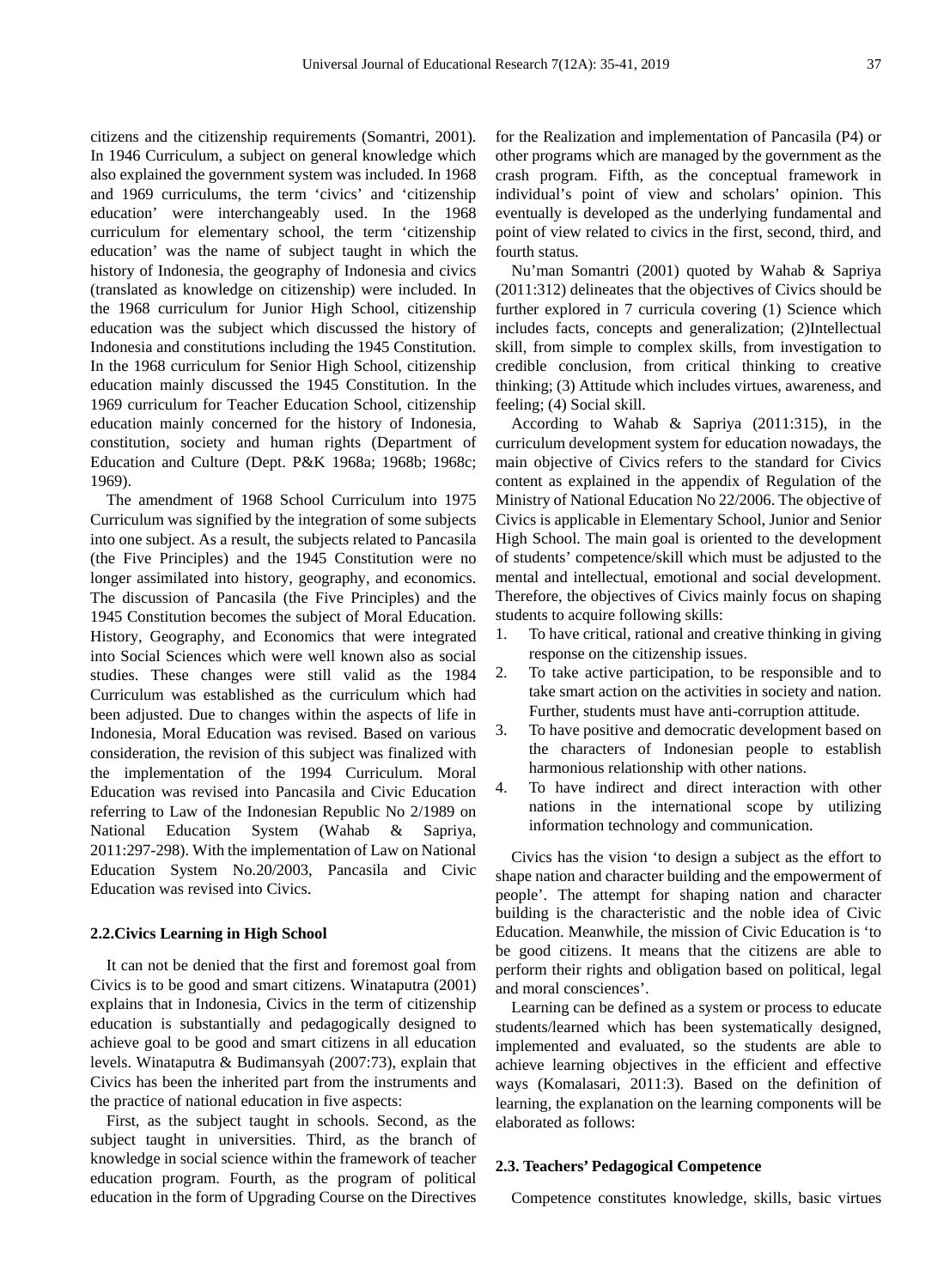and attitude reflected in thinking pattern and action (Mulyasa, 2002:37-38). Mc.Ashan explains that competence is defined as skills, knowledge, and capability which someone has acquired and has embedded as one unity; thus, a person is able to conduct cognitive, affective, and psychomotor attitudes (Mulyasa, 2002:38). Department of National Education (2004) defines competence as knowledge, skills, attitude, and virtues embodied in way of thinking and behaviour. To sum up from various definitions above, competence refers to students' capability to perform various conducts which reflect three aspects (cognitive, affective, and psychomotor ). A consistent and sustainable way of thinking and behavioural pattern leads a person to acquire his/her competence. It implies that a person has skills, knowledge, and basic virtues to conduct action.

Saud (200944-45) explains that there are 3 terms in English Language which contain the definition of competence.

- 1. "competence (n) is being competent, able(to do the work)"
- 2. "competent (adj.) refers to (persons) having ability, power, authority, skill, knowledge, etc. (to do what is needed)"
- 3. "competency is rational performance which satisfactorily meets the objectives for a desired condition"

The first definition explains that competence refers to skills or capability to do work. The second definition further explicates that competence generally refers to characteristics of competent people which consist of having ability, power, authority, skill, knowledge, and etc to do what is needed. The third definition explains that competence is rational performance which satisfactorily meets the objectives for a desired condition

Law No 14/2005 about 'Teachers and Lecturers" and Regulation of The Ministry of National Education No 16/2007 about 'The Standard of Academic Qualification and Teacher Competences have stipulated that a teacher must acquire 4 competences; those are pedagogic competence, personality competence, social competence, and professional competence. Pedagogical Competence is the ability to manage learning process for students. Personality Competence refers to the ability to have excellent, virtuous, and wise personalities. Teachers must have authority and become the good role model for students. Professional Competence is the ability to master the subjects taught comprehensively. Social Competence is the ability of teachers to establish effective and efficient communication and interaction with students, other teachers, students' parents and society.

#### **2.4. Students'/Citizens' Competence**

Thomas Lickona introduces the objectives of education in the effort to be smart and good citizens. Those objectives must be achieved through following processes: (1) Civic Knowledge; (2) Civic Disposition, dan (3) Civic Skill. Below is Diagram Venn which explains the correlation of each competence.



**Figure 1.** CCE's Seven Core Elements of Civic Education (CCE; 1996; Winataputra, 2001)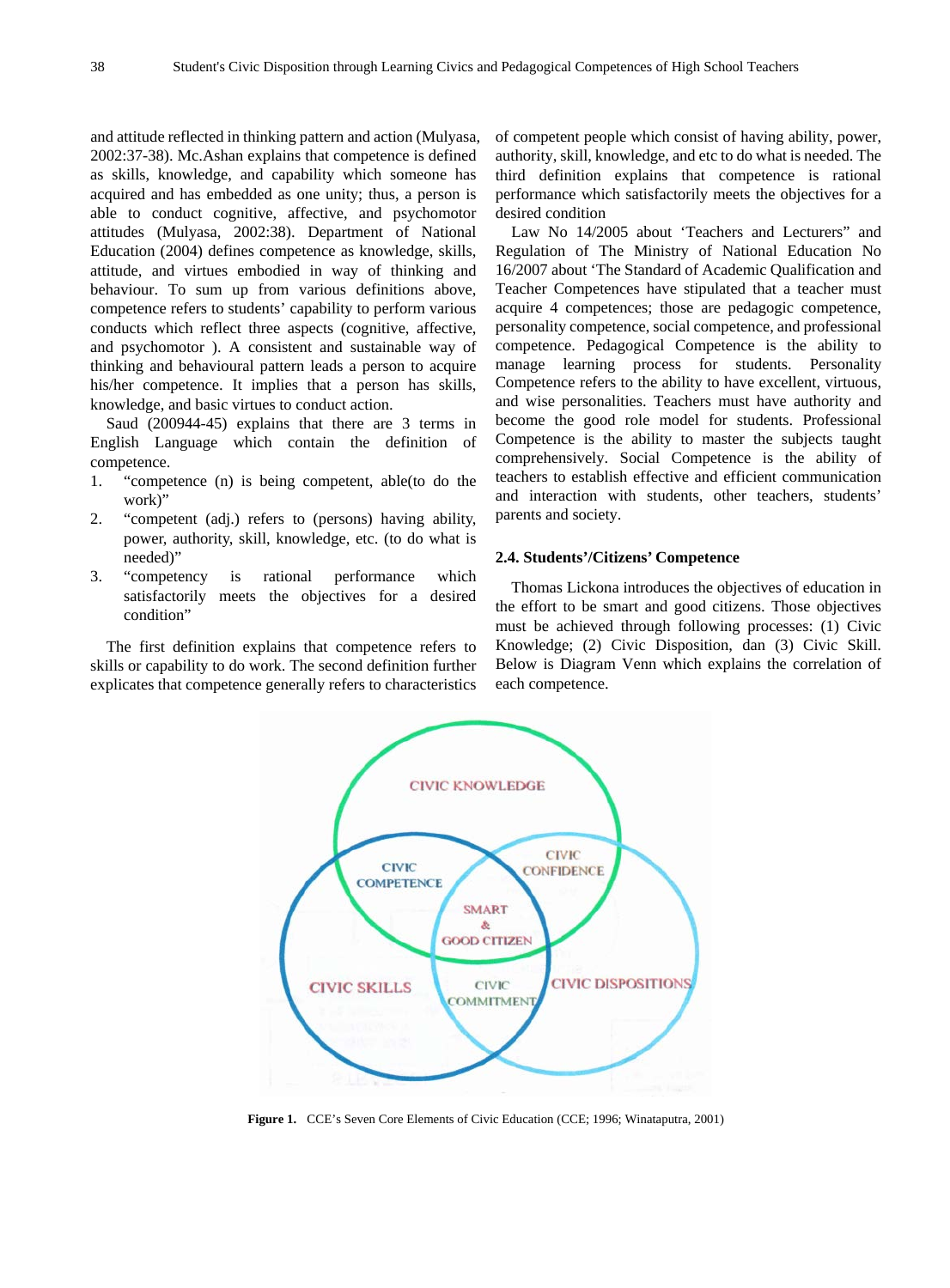Branson (1998) has classified civic competence into 3 categories: (1) Civic knowledge which is related to knowledge which citizens should know; (2) Civic skill, relevant intellectual and participatory ability of citizens; (3) Civic disposition which signifies that public and private characters are important for maintaining and developing constitutional democracy.

Civic knowledge refers to substantial material which every citizen must know about their rights and obligations. This knowledge provides basic explanation on the political system and structure, and ideal social system and government which should be well-implemented in the life of people. It also contains universal values in democratic society and efforts to achieve mutual development and harmonious relationship with the global society.

Civic skill is developed from civic knowledge which primarily aims at attaining useful and meaningful knowledge to solve problems in the life of society and nation. Civil skills consist of intellectual skills and participation skills.

Civic disposition implies that public and private characters are important for maintaining and developing constitutional democracy. As civic skills, civic disposition also grows gradually due to what a person has learned and experienced at home, school, community and civil society organizations. These experiences are expected to sharpen the awareness that democracy requires independent government to be responsible for all individuals. Private characters such as moral responsibility, self-discipline and respect for human dignity must be developed. Public character is also important. Awareness of the citizens, hospitality, obedience of rule of law, critical thinking and willingness to listen, negotiate and compromise are important dispositions to undergo the desired democracy (Branson, 1998).

## **3. Methodology**

The research location is SMA Negeri 1 Kawangkoan-Minahasa, and the research population is all students. The samples of this research are the students of class XI A and XI B. This research uses quantitative approach because all research data are in the form of numbers and the researcher performs statistical analysis. Research methodology is a survey method in which the research attempts to interpret numbers to describe inclinations, behaviors, or opinions of certain population by analyzing population samples. Data collecting techniques used in this research are questionnaire, interview and literature review. Data which have been collected by using instruments having met validity requirement and ideal realibility are processed and analyzed. In processing and analyzing data, the researcher uses computer assistance to operate SPSS (Statistical Product and Services Solution) version 19.

## **4. Results and Findings**

#### *a. The influence of Civics Learning on the Development of Students' Civic Disposition*

The result of the research shows that Civics Learning variable has significant influence on the development of students' Civic disposition. This result supports the notion of Department of National Education (2003:7) which delineates that "Civic Education is a subject focusing on self-improvement from various aspects such as religion, socio culture, language, age, and tribes to be smart, skillful, and have strong character embedded in Pancasila and the 1945 Constitution'. Komalasari (2011:88) argues that the core essence of Civic Education is value-based education. Thus, Civic education relies heavily on the development of values, morality, and behavior of students. Supporting the previous notions, Budimansyah and Suryadi (2008:68) denote that Civic Education is one of subjects which carries national mission to educate the Indonesia people by upholding 'value-based education'. Therefore, this subject must be well-designed. Configuration or systematic framework of Civic Education is established based on following paradigms: First, Civic Education is designed as a course which aims at developing individual potency to be noble, smart, participatory, and responsible Indonesian citizens.

**Table 1.** The Summary of Hypotheses Test Result

| No. | <b>Hypotheses</b>                                                     | <b>Statistical Test</b> | <b>Result</b> | <b>Conclusion</b>     |
|-----|-----------------------------------------------------------------------|-------------------------|---------------|-----------------------|
|     | Civics Learning $(X_1)$ has significant influence on Students' Civic  | $Ho: \beta_1 \leq 0$    | Ho is         | Having positive and   |
|     | Dispositions $(Y)$                                                    | $H_1: \beta_1 > 0$      | rejected      | significant influence |
|     | Teachers' Pedagogical Competences $(X_2)$ has significant influence   | $H_0: \beta_2 \leq 0$   | Ho is         | Having positive and   |
|     | on Students' Civic Dispositions (Y)                                   | $H_1: \beta_2 > 0$      | rejected      | significant influence |
|     | Civics Learning $(X_1)$ and Teachers' Pedagogical Competences $(X_2)$ | $H_0: \beta_3 \leq 0$   | Ho is         | Having positive and   |
|     | have significant influence on Students' Civic Dispositions (Y)        | $H_1: \beta_3 > 0$      | rejected      | significant influence |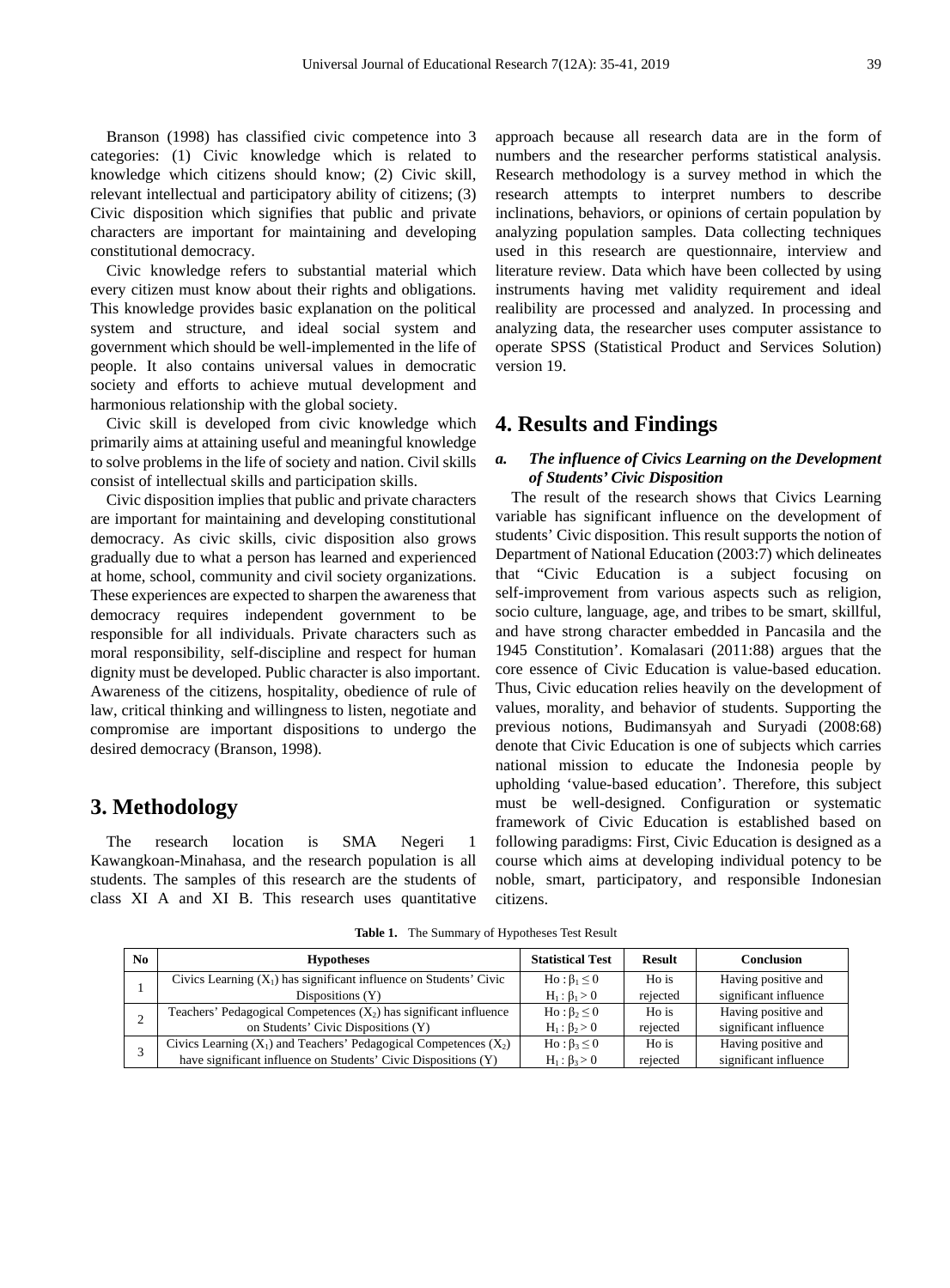Second, Civic Education is theoretically designed as a learning subject which explores cognitive, affective and psychomotor dimensions. These dimensions are confluent; in other words, they are integrated into the substances, ideas, values, concepts, and morality embodied in Pancasila, democratic citizenship, and national defense. Third, Civic Education is programmatically designed as a learning subject which emphasizes content embedding values and learning experiences. These two goals must be embedded in various behavior in daily life of the Indonesian citizens. These also serve as the guidance for the citizens in undergoing the life in society, within the nation and with other nations. It can be said that these values are the further embodiment of idea, values, concepts and morality existing in Pancasila, democratic citizenship, and national defense. (Miles-Touya & Rossi, 2016) findings are in line with the proposals of civic virtue theorists or grass movements who suggest that citizenship education should be included in the compulsory school curricula since, if not, families or local communities will only transmit their particular view of the world.

To sum up those opinions. Civics Learning primarily focuses on developing students' civic competences which eventually give influence on the development of students' Civic disposition. Branson, (1998) has classified civic competence into 3 categories: (1) Civic knowledge which is related to knowledge which citizens should know; (2) Civic skill, relevant intellectual and participatory ability of citizens; (3) Civic disposition which signifies that public and private characters are important for maintaining and developing constitutional democracy.

Civic knowledge refers to substantial material which every citizen must know about their rights and obligations. This knowledge provides basic explanation on the political system and structure, and ideal social system and government which should be well-implemented in the life of people. It also contains universal values in democratic society and efforts to achieve mutual development and harmonious relationship with the global society.

Civic skill is developed from civic knowledge which primarily aims at attaining useful and meaningful knowledge to solve problems in the life of society and nation. Civil skills consist of intellectual skills and participation skills.

Civic disposition implies that public and private characters are important for maintaining and developing constitutional democracy. As civic skills, civic disposition also grows gradually due to what a person has learned and experienced at home, school, community and civil society organizations. These experiences are expected to sharpen the awareness that democracy requires independent government to be responsible for all individuals. Private characters such as moral responsibility, self-discipline and respect for human dignity must be developed. Public character is also important. Awareness of the citizens, hospitality, obedience of rule of law, critical thinking and willingness to listen, negotiate and compromise are important dispositions to undergo the desired democracy (Branson, 1998).

### *b. The influence of Teachers' Pedagogical Competences on the Development of Students' Civic Disposition*

Law No 14/2005 about 'Teachers and Lecturers" and Regulation of The Ministry of National Education No 16/2007 about 'The Standard of Academic Qualification and Teacher Competences have stipulated that a teacher must acquire 4 competences; those are pedagogical competence, personality competence, social competence, and professional competence. **Pedagogical Competence** is the ability to manage learning process for students. **Personality Competence** refers to the ability to have excellent, virtuous, and wise personalities. Teachers must have authority and become the good role model for students. **Professional Competence** is the ability to master the subjects taught comprehensively. **Social Competence** is the ability of teachers to establish effective and efficient communication and interaction with students, other teachers, students' parents and society.

Civic disposition implies that public and private characters are important for maintaining and developing constitutional democracy. As civic skills, civic disposition also grows gradually due to what a person has learned and experienced at home, school, community and civil society organizations. These experiences are expected to sharpen the awareness that democracy requires independent government to be responsible for all individuals. Private characters such as moral responsibility, self-discipline and respect for human dignity must be developed. Public character is also important. Awareness of the citizens, hospitality, obedience of rule of law, critical thinking and willingness to listen, negotiate and compromise are important dispositions to undergo the desired democracy (Branson, 1998).

## *c. The Influence of Civics Learning and Teachers' Pedagogical Competences on the development of Students' Civic Dispositions*

Based on the result of hypotheses test, it can be summed up that civics learning and teachers' pedagogical competence have influence on the students' Civic Dispositions. A well-designed Civics learning has a competence which improves students' Civic dispositions which refer to the refinement of students' private and public characters. According to National Standards for Civics and Government as quoted by Branson (1998), private and public characters constitute:

- *1.* **An independent citizen.** This character covers self-awareness to be a responsible individual who is obedient to rules. This obedience is not performed due to external force or supervision. This character also covers taking responsibility for consequences due to any actions taken and fulfilling moral and legal obligation as the democratic citizen,
- *2.* **Fulfilling responsibility as a citizen in economic and political aspects.** This responsibility covers taking care of ourselves, earning money for family and taking care of family, educating and nurturing children. It also includes keeping up with public issues, voting, paying